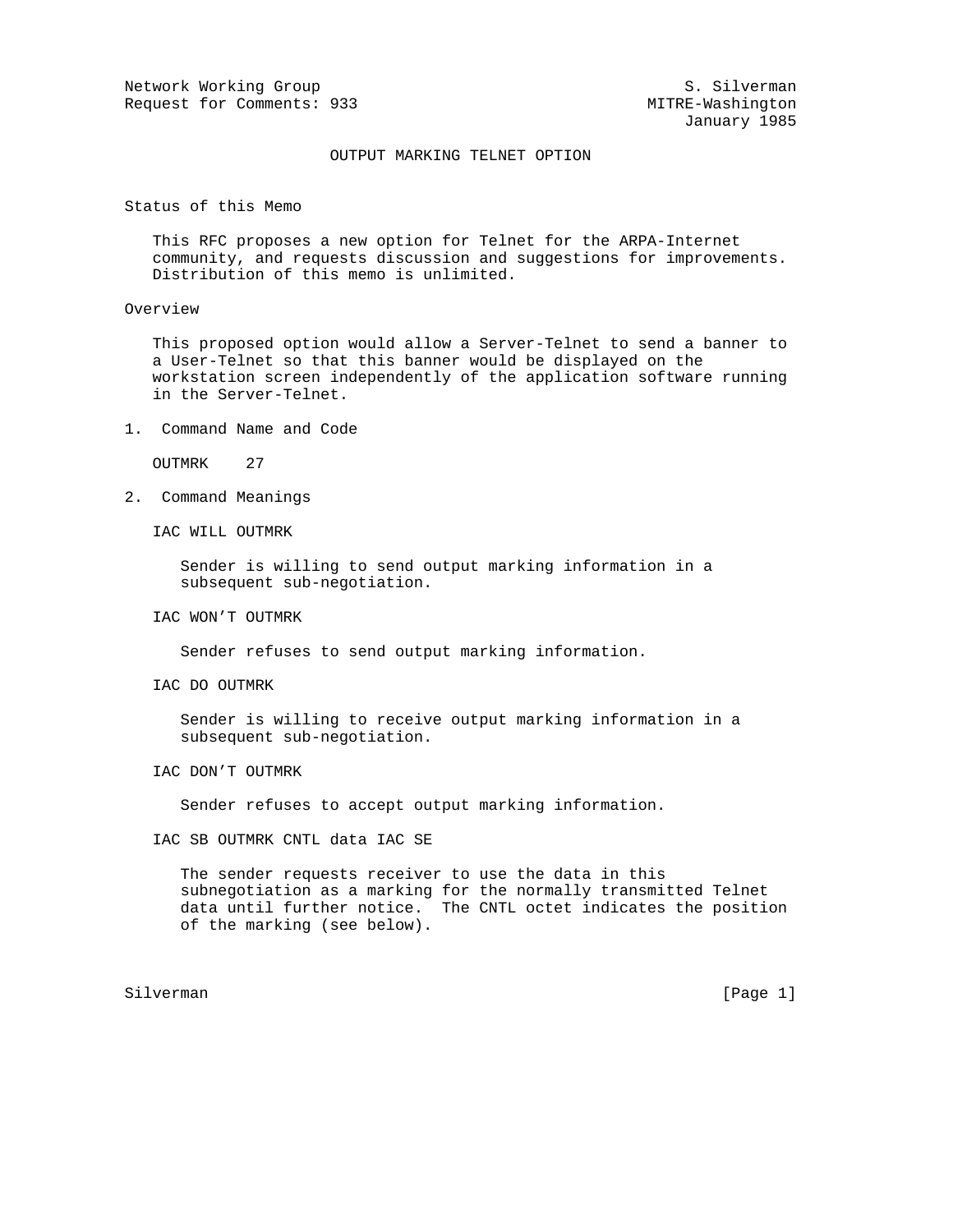IAC SB OUTMRK ACK IAC SE

 The sender acknowledges the data and agrees to use it to perform output marking (see below).

IAC SB OUTMRK NAK IAC SE

 The sender objects to using the data to perform output marking (see below).

3. Default

WON'T OUTMRK

Output marking information will not be exchanged.

DON'T OUTMRK

Output marking information will not be exchanged.

4. Motivation for the Option

 The security architecture of some military systems identifies a security level with each Telnet connection. There is a corresponding need to display a security banner on visual display devices. (Reference: Department of Defense Trusted Computer System Evaluation Criteria, Section 3.1.1.3.2.3, Labeling Human-Readable Output.)

 The output marking is currently done by transmitting the banner as data within each screen of data. It would be more efficient to transmit the data once with instructions and have User-Telnet maintain the banner automatically without any additional Server-Telnet action. This frees Server-Telnet from needing to know the output device page size.

 Under this proposal Server-Telnet would send an option sequence with the command, a control flag, and the banner to be used. While current systems use the top of the screen, it is conceivable other systems would want to put the banner at the bottom or perhaps even the side of the screen. This is the reason for the control flag.

5. Description of the Option

 Either side of the session can initiate the option; however, normally it will be the server side that initiates the request to perform output marking. Either the Server-Telnet sends "WILL OUTMRK" or the User-Telnet sends a "DO OUTMRK". The party receiving the initial

Silverman [Page 2]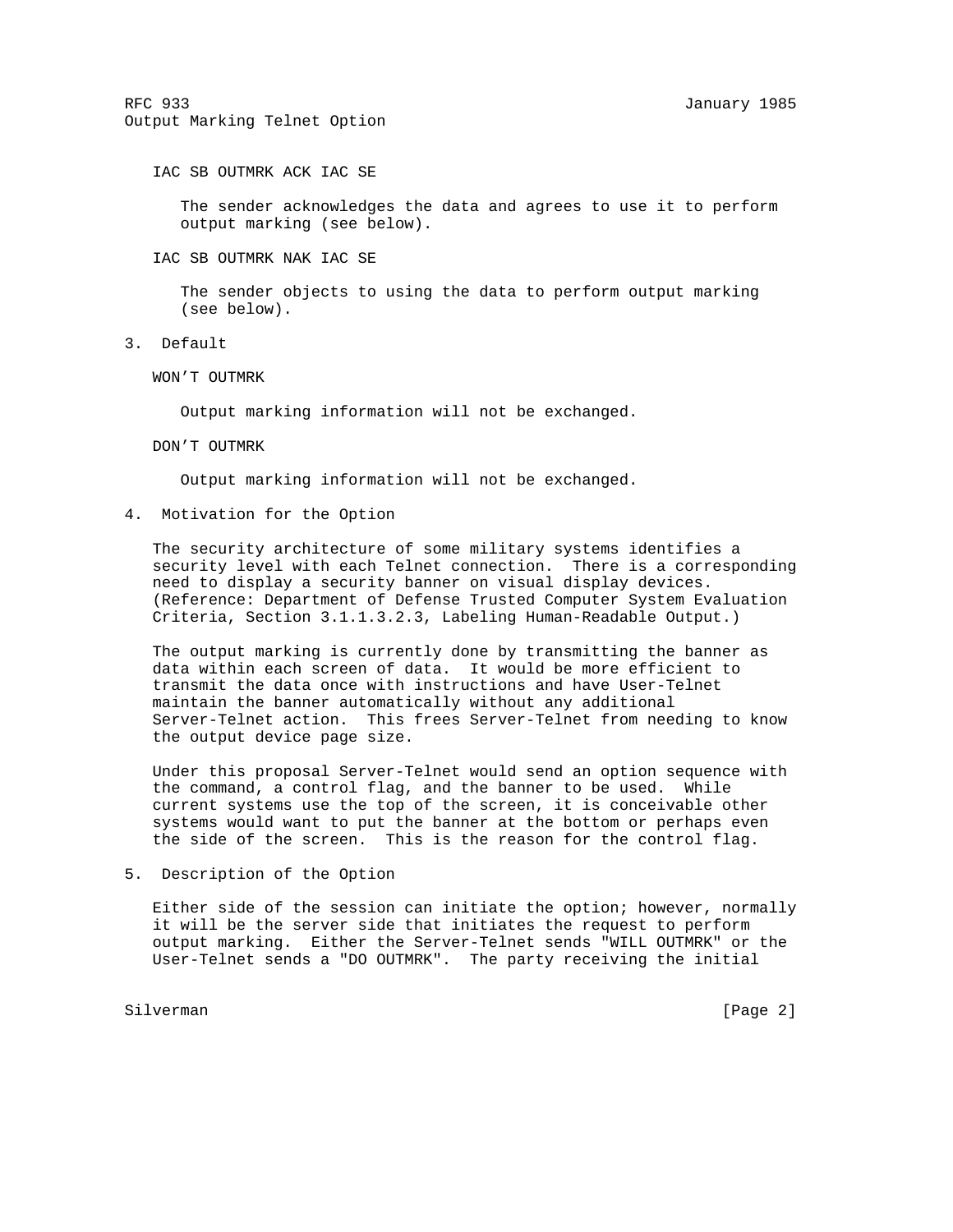RFC 933 January 1985 Output Marking Telnet Option

 "WILL" (or "DO") would respond with "DO" (or "WILL") to accept the option. Then Server-Telnet responds with the marking data. The format of this is:

"IAC SB OUTMRK CNTL data IAC SE"

 CNTL is the Control Flag described below, the data is in ASCII.

If this is satisfactory, User-Telnet responds:

"IAC SB OUTMRK ACK IAC SE"

ACK is the ASCII ACK (6).

 From this point, User-Telnet will have to translate any command which uses cursor controls so that the application data is mapped to the application part of the screen.

 If the data passed in the subnegotiation field is unacceptable to User-Telnet, then it responds with:

"IAC SB OUTMRK NAK IAC SE"

NAK is the ASCII NAK (21).

 It is now up to Server-Telnet to start the sequence over again and use "more acceptable" data (or possibly take other action such as connection termination).

To terminate output marking, Server-Telnet transmits "WON'T OUTMRK".

 If necessary, User-Telnet would notify Server-Telnet about the new effective page size. User-Telnet would then map the output data to the allowed usable space on the screen.

 User-Telnet may request OUTMRK data or initiate setup of this convention at anytime by transmitting "DO OUTMRK". If a WILL, DO OUTMRK exchange is not followed by the OUTMRK subnegotiation of the marking data, the User-Telnet may terminate the output marking option by sending a "DON'T OUTMRK".

Silverman [Page 3]